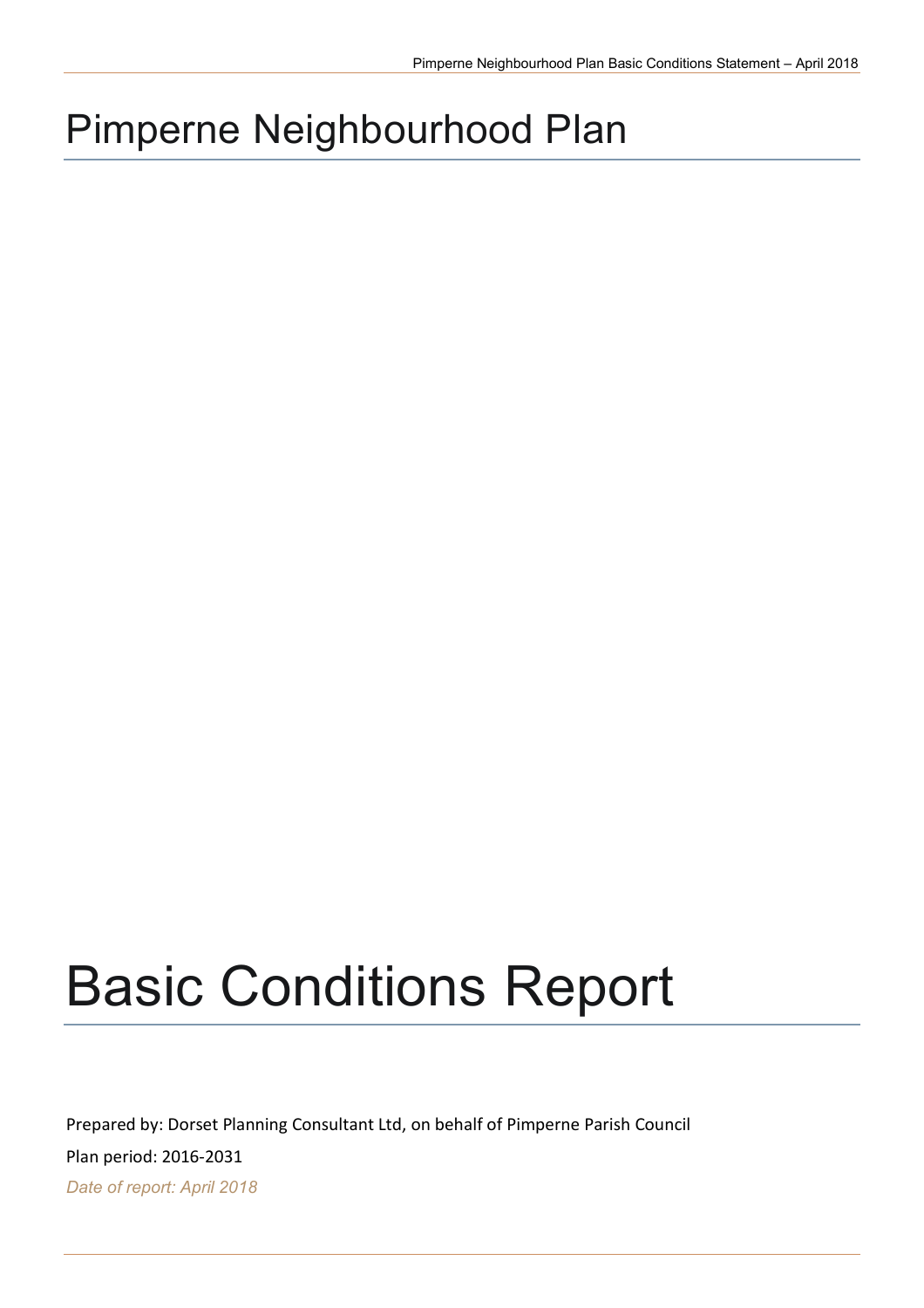# **Contents**

| 1. | Introduction                                                                                                | 1  |
|----|-------------------------------------------------------------------------------------------------------------|----|
| 2. | Legal Requirements                                                                                          | 1  |
|    |                                                                                                             |    |
|    | Does the proposed neighbourhood plan state the period for which it is to have effect?1                      |    |
|    | Is what is being proposed a neighbourhood development plan making provision in relation to land or sites in |    |
|    |                                                                                                             |    |
|    | Do any of the policies extend beyond the neighbourhood area or cover an area where there is a               |    |
| 3. | Consideration of National and Strategic Policies                                                            | 3  |
|    |                                                                                                             |    |
|    |                                                                                                             |    |
|    |                                                                                                             |    |
| 4. | EU and sustainability obligations                                                                           | 10 |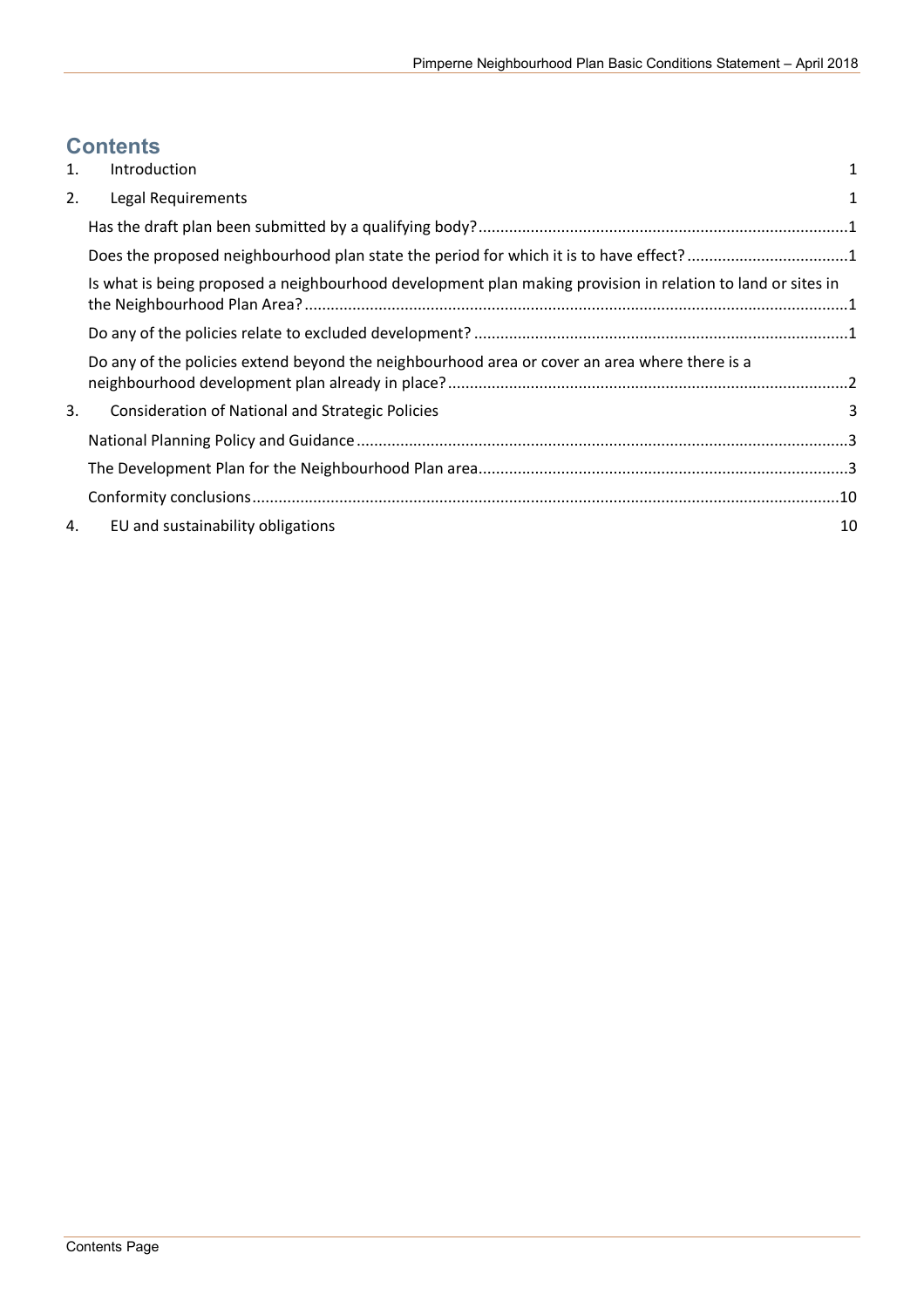# <span id="page-2-0"></span>**1. Introduction**

When a neighbourhood plan proposal is submitted to the local planning authority, it needs to be accompanied by a statement, known as the basic conditions statement, which explains how:

- $-$  the plan meets the legal requirements in terms of its contents and coverage
- $-$  the plan has had appropriate regard to national policy and is in general conformity with the strategic policies in the development plan for the area
- $-$  the plan will contribute to the achievement of sustainable development, is compatible with EU obligations, and would not be likely to have a significant effect on a European site (as defined in the Conservation of Habitats and Species Regulations 2012) or a European offshore marine site (as defined in the Offshore Marine Conservation (Natural Habitats, &c.) Regulations 2007) (either alone or in combination with other plans or projects).

# <span id="page-2-1"></span>**2. Legal Requirements**

# <span id="page-2-2"></span>**Has the draft plan been submitted by a qualifying body?**

Yes – Pimperne Parish Council agreed the submission of the draft plan and supporting documents at its meeting of 14 February 2018.

# <span id="page-2-3"></span>**Does the proposed neighbourhood plan state the period for which it is to have effect?**

Yes – the plan makes clear on page 5 and in the plan's title that it is intended to cover the period 2016 - 2031. If necessary, the Parish Council can choose to review it earlier.

#### <span id="page-2-4"></span>**Is what is being proposed a neighbourhood development plan making provision in relation to land or sites in the Neighbourhood Plan Area?**

Yes - the Neighbourhood Plan proposal relates to planning matters (the use and development of land) and its policies relate to the designated Neighbourhood Plan area or parts thereof.

# <span id="page-2-5"></span>**Do any of the policies relate to excluded development?**

The policies are contained in section 3 of the plan and cover:

- Policy LC: Landscape Character
- Policy LGS: Local Green Spaces
- Policy LDC: Locally Distinct Character
- Policy MHN: Meeting Housing Needs
- Policy MEN: Meeting Employment Needs
- Policy CF: Community Facilities
- Policy DC: Developer Contributions for Social Infrastructure
- Policy HSA1: Housing Site Allocation 1 land east of Franwill Industrial Estate
- Policy HSA2: Housing Site Allocation 2 land north of Manor Farm Close
- $-$  Policy HSA3: Housing Site Allocation 3 land west of Old Bakery Close
- Policy SB: Settlement Boundary

The Neighbourhood Plan policies do not deal with county matters (mineral extraction and waste development), nationally significant infrastructure or development that falls within Annex 1 to Council Directive 85/337/EEC.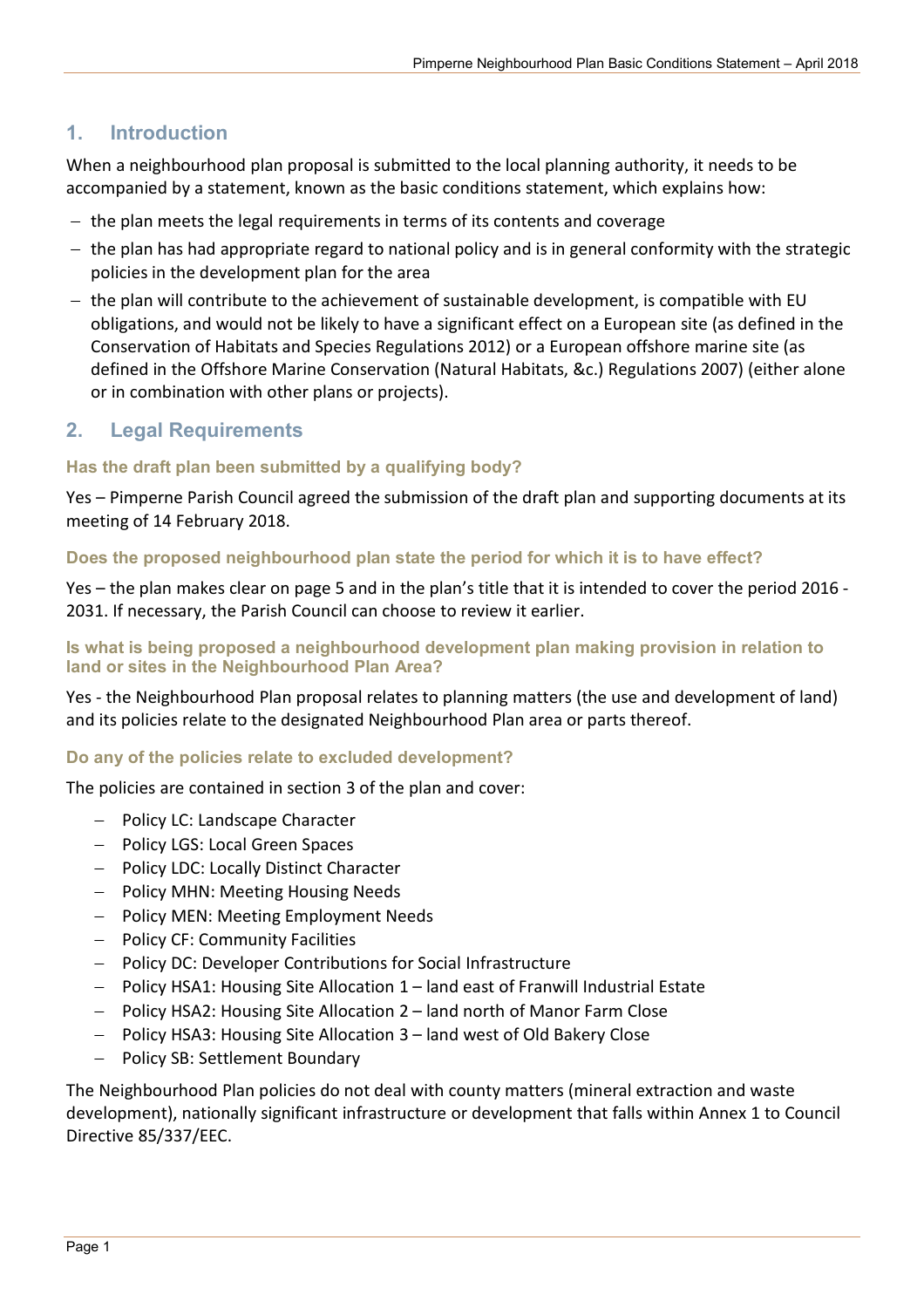#### <span id="page-3-0"></span>**Do any of the policies extend beyond the neighbourhood area or cover an area where there is a neighbourhood development plan already in place?**

No - the Neighbourhood Plan policies relate only to Pimperne parish (which is the designated Neighbourhood Plan Area) and to no other area.

There are no other neighbourhood plans relating to Pimperne Parish. The adjoining parish of Blandford, to the south, is designated as part of the Blandford + Neighbourhood Plan area. No other adjoining land has been similarly designated.

#### *Map 1 – Neighbourhood Plan Designated Area*



Date Created: 1-6-2016 | Map Centre (Easting ing): 389164 / 109721 | Scale: 1:27500 | © C right. All rig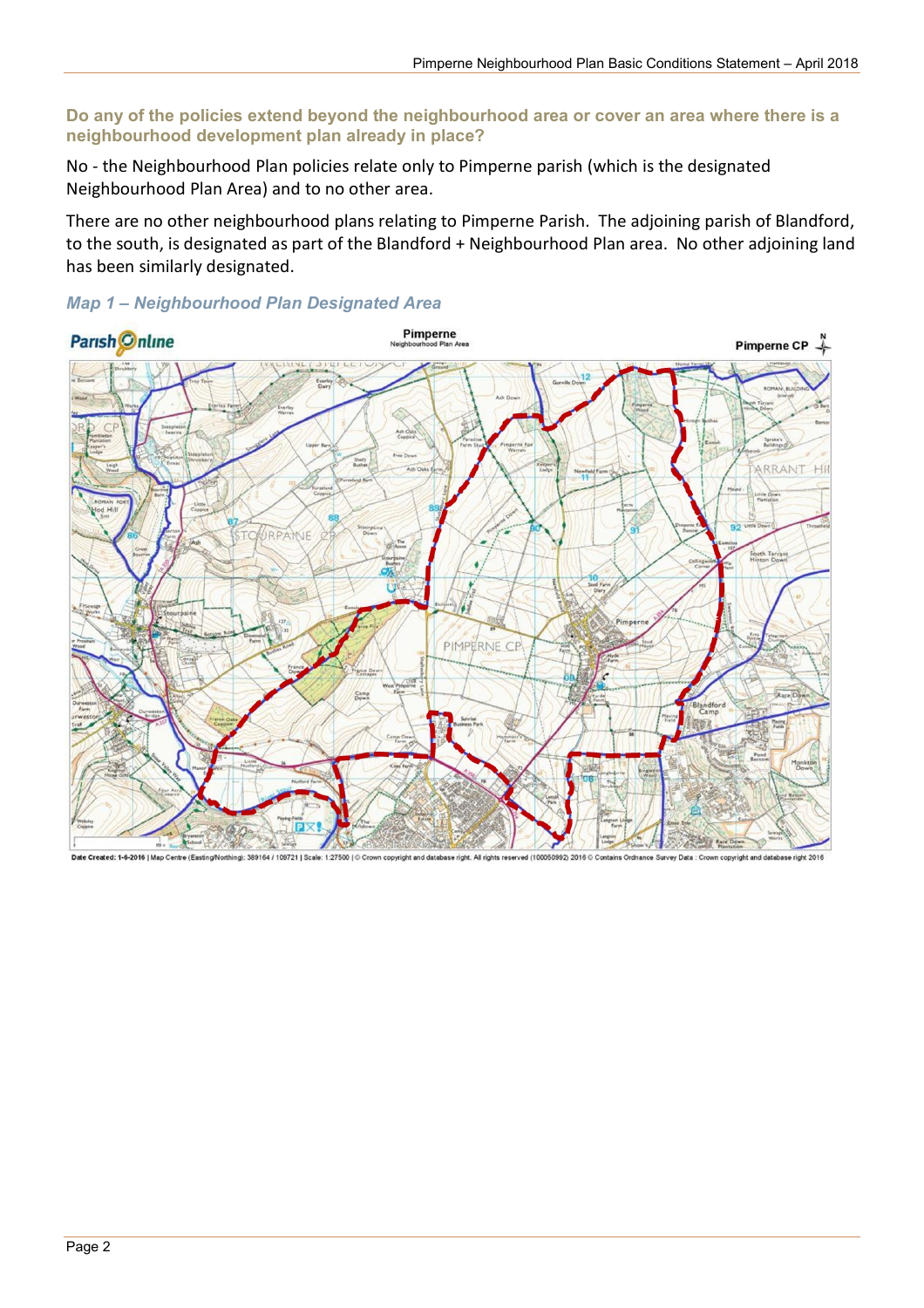# <span id="page-4-0"></span>**3. Consideration of National and Strategic Policies**

The Neighbourhood Plan must have regard to national policy and guidance from the Secretary of State and be in general conformity with the strategic policies of the development plan that covers the area.

The following conformity assessment summarises how the Neighbourhood Plan relates to the relevant national planning guidance and strategic development plan policies.

#### <span id="page-4-1"></span>**National Planning Policy and Guidance**

National planning guidance comes primarily from the published National Planning Policy Framework (2012), but where appropriate, reference is made to the online National Planning Policy Guidance (NPPG) and Ministerial Statements.

#### <span id="page-4-2"></span>**The Development Plan for the Neighbourhood Plan area**

The North Dorset Local Plan Part 1, prepared by North Dorset District Council and adopted January 2016, contains the bulk of the strategic planning policies for the area. It includes topic-based policies, place-based policies and development management policies that together are considered to provide the strategic policy framework. The saved policies in the 2003 Local Plan are not considered strategic - in many cases the Local Plan Part 1 makes clear that these can be reviewed through Neighbourhood Plans.

Dorset County Council has a Minerals Strategy (adopted May 2014) that also forms part of the development plan for the area, together with the Waste Local Plan (adopted 2006). Neither the waste plan or minerals strategy contain proposals for the Neighbourhood Plan Area, other than defining minerals safeguarding areas and these are noted in the SEA.

The NPPG makes clear that in considering whether a policy is in general conformity, a view should be taken on whether the neighbourhood plan policy or development proposal supports and upholds the general principle that the strategic policy is concerned with and the degree, if any, of conflict and the rationale and evidence to justify that approach.

The NPPG also states that it is important to minimise any conflicts between policies in a neighbourhood plan and an emerging Local Plan, and that the reasoning and evidence informing the Local Plan process may be relevant to the consideration of the basic conditions against which a neighbourhood plan is tested. Work is already progressing on a review of the Local Plan, which will include the provision of site specific sites allocations and the review of the more detailed saved policies carried forward from the 2003 Local Plan. Key documents produced so far include the Strategic Environmental Assessment scoping and the update to the Strategic Housing Market Assessment. A call for sites was also undertaken, and the submitted sites have been shared with the Neighbourhood Plan group. An Issues and Options paper was issued for consultation in November 2017. No substantive changes are suggested in relation to the approach to the sustainable growth of villages. A 360° appraisal of options around Blandford has been included, and Pimperne Parish Council has responded to this consultation, particularly in relation to the importance of maintaining a gap between Blandford and Pimperne and apparent discrepancies in the overall scoring and site selection in the accompanying SEA.

The following table considers each policy in turn, against the relevant national and local policies for that particular topic.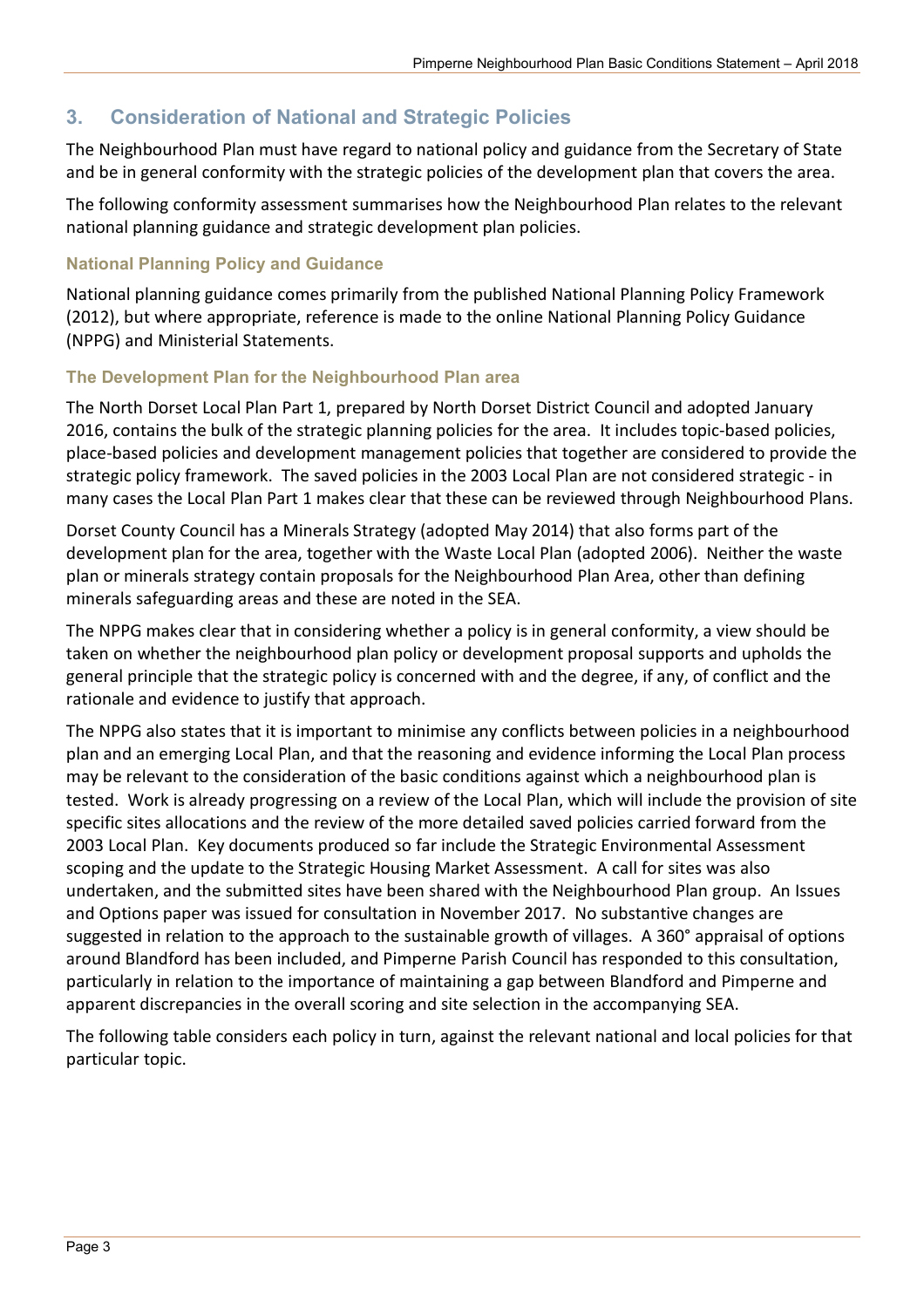| <b>Vision and Overview of Plan</b>                                                                                                                                                                                                                                                |  | The plan's vision and objectives are set out on page 5, and a one page summary has been provided<br>at the front of the plan setting out the key issues and how these have been addressed                                                                                                                                                                                                                                                                                                                                                                                                                                                                         |                                              |  |  |  |  |  |
|-----------------------------------------------------------------------------------------------------------------------------------------------------------------------------------------------------------------------------------------------------------------------------------|--|-------------------------------------------------------------------------------------------------------------------------------------------------------------------------------------------------------------------------------------------------------------------------------------------------------------------------------------------------------------------------------------------------------------------------------------------------------------------------------------------------------------------------------------------------------------------------------------------------------------------------------------------------------------------|----------------------------------------------|--|--|--|--|--|
| Summary of relevant national policy and guidance                                                                                                                                                                                                                                  |  | <b>Assessment of general conformity</b>                                                                                                                                                                                                                                                                                                                                                                                                                                                                                                                                                                                                                           |                                              |  |  |  |  |  |
| Plan making and decision taking<br>Neighbourhood Plans should set out a positive<br>vision for the future of the area, and provide a<br>practical framework within which decisions on<br>planning applications can be made with a high<br>degree of predictability and efficiency |  | The Neighbourhood Plan includes a vision for the area.<br>The Summary contained at the front of the Plan explains clearly what it hopes to achieve through<br>the policies. The Neighbourhood Plan group have worked with the AONB team and District Council<br>to ensure that they consider the plan provides a sound basis for determining the planning decisions<br>that affect the area. Policy wording has been chosen with the aim of being clear and unambiguous,<br>but at the same time recognising that there needs to be flexibility. The plan is aspirational yet<br>flexible, reflecting the distinctive character of the village and its surrounds. |                                              |  |  |  |  |  |
| <b>Policy LC: Landscape Character</b>                                                                                                                                                                                                                                             |  | General policy intention is to note the specific local landscape features and context relevant to the plan area that<br>should be respected in the location and design of development                                                                                                                                                                                                                                                                                                                                                                                                                                                                             |                                              |  |  |  |  |  |
| <b>Summary of relevant national</b><br>policy and guidance                                                                                                                                                                                                                        |  | Summary of potentially relevant adopted development plan policies                                                                                                                                                                                                                                                                                                                                                                                                                                                                                                                                                                                                 | <b>Assessment of general conformity</b>      |  |  |  |  |  |
| Conserve and enhance the natural                                                                                                                                                                                                                                                  |  | <b>Policy 4 The Natural Environment</b>                                                                                                                                                                                                                                                                                                                                                                                                                                                                                                                                                                                                                           | The policy is in line with the general       |  |  |  |  |  |
| environment (NPPF paras 109-                                                                                                                                                                                                                                                      |  | Protects environmental assets which include valued landscape and other                                                                                                                                                                                                                                                                                                                                                                                                                                                                                                                                                                                            | approach to protecting valued                |  |  |  |  |  |
| 125)                                                                                                                                                                                                                                                                              |  | features which make the natural environment special. Development should                                                                                                                                                                                                                                                                                                                                                                                                                                                                                                                                                                                           | landscapes and other locally important       |  |  |  |  |  |
| Protect and enhance valued                                                                                                                                                                                                                                                        |  | be shaped by the natural environment so that its benefits are enhanced and                                                                                                                                                                                                                                                                                                                                                                                                                                                                                                                                                                                        | features, identifying those                  |  |  |  |  |  |
| landscapes (with great weight                                                                                                                                                                                                                                                     |  | not degraded. Landscape character will be protected through the retention                                                                                                                                                                                                                                                                                                                                                                                                                                                                                                                                                                                         | characteristics which are locally            |  |  |  |  |  |
| given to conserving landscape and                                                                                                                                                                                                                                                 |  | of the features that characterise the area. Where significant impact is likely                                                                                                                                                                                                                                                                                                                                                                                                                                                                                                                                                                                    | important.                                   |  |  |  |  |  |
| scenic beauty in AONBs), geologies                                                                                                                                                                                                                                                |  | that impact must be mitigated and important landscape features                                                                                                                                                                                                                                                                                                                                                                                                                                                                                                                                                                                                    | The policy has regard to national            |  |  |  |  |  |
| and soils (including the best and                                                                                                                                                                                                                                                 |  | incorporated in the development scheme.                                                                                                                                                                                                                                                                                                                                                                                                                                                                                                                                                                                                                           | policy, particularly given the AONB          |  |  |  |  |  |
| most versatile farmland). Take                                                                                                                                                                                                                                                    |  | <b>Policy 5 The Historic Environment</b>                                                                                                                                                                                                                                                                                                                                                                                                                                                                                                                                                                                                                          | designation that covers much of the          |  |  |  |  |  |
| account of the different roles and                                                                                                                                                                                                                                                |  | Seeks to protect the setting of heritage assets which could include a                                                                                                                                                                                                                                                                                                                                                                                                                                                                                                                                                                                             | area. It is also in conformity with the      |  |  |  |  |  |
| character of different areas, and                                                                                                                                                                                                                                                 |  | landscape which has been identified as having a degree of significance                                                                                                                                                                                                                                                                                                                                                                                                                                                                                                                                                                                            | relevant local plan policies.                |  |  |  |  |  |
| recognise the intrinsic character                                                                                                                                                                                                                                                 |  | meriting consideration in planning decisions.                                                                                                                                                                                                                                                                                                                                                                                                                                                                                                                                                                                                                     | Although the approach on lighting is         |  |  |  |  |  |
| and beauty of the countryside.<br><b>Policy 24 Design</b>                                                                                                                                                                                                                         |  |                                                                                                                                                                                                                                                                                                                                                                                                                                                                                                                                                                                                                                                                   | more restrictive than the Local Plan         |  |  |  |  |  |
| Minimise impacts on biodiversity,                                                                                                                                                                                                                                                 |  | Development should be designed to improve the character and quality of the                                                                                                                                                                                                                                                                                                                                                                                                                                                                                                                                                                                        | policy, this is justified by the sensitivity |  |  |  |  |  |
| including the loss of irreplaceable                                                                                                                                                                                                                                               |  | area within which it is located, and justify how the relevant aspects of                                                                                                                                                                                                                                                                                                                                                                                                                                                                                                                                                                                          | of the landscape and AONB                    |  |  |  |  |  |
| habitats and harm to protected                                                                                                                                                                                                                                                    |  | development form address the relevant design principles and standards of                                                                                                                                                                                                                                                                                                                                                                                                                                                                                                                                                                                          | designation, where light pollution is        |  |  |  |  |  |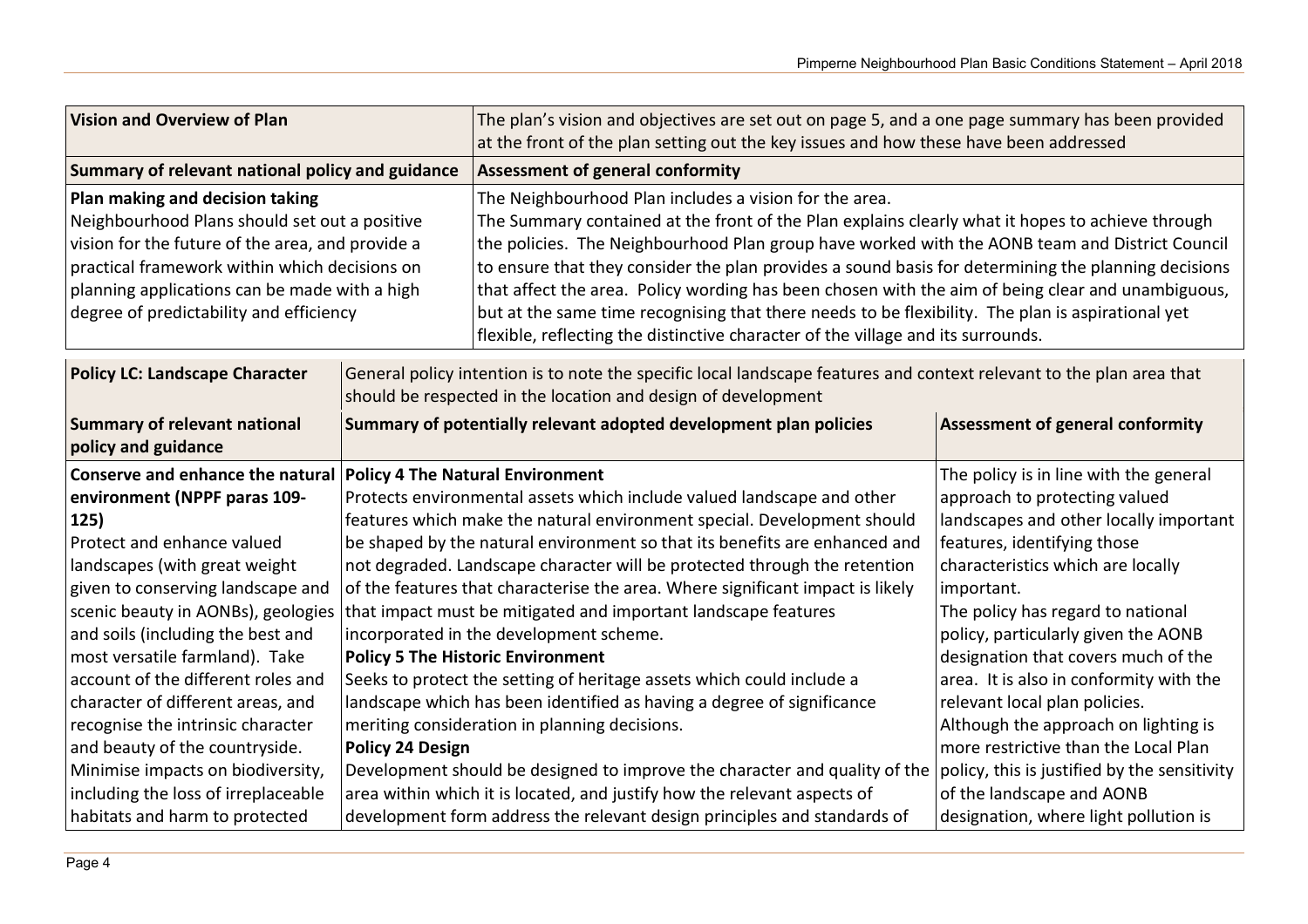| species, and provide biodiversity<br>gains. Limit the impact of light<br>pollution from artificial light on<br>local amenity, intrinsically dark<br>landscapes and nature<br>conservation.<br>Conserve and enhance the<br>historic environment (NPPF paras<br>$126-141$<br>Conserve heritage assets in a<br>manner appropriate to their<br>significance                                                                                                                                                                                                                                                                                                                                                                                                                                  | the Local Plan and how the design responds to the local context.<br><b>Policy 25 Amenity - Artificial Light Intrusion</b><br>Where external lighting is proposed, development will be permitted<br>provided that:<br>a) the scheme is the minimum necessary to achieve its purpose; and<br>b) light scatter, spillage and glare are minimised through the control of light<br>direction and intensity; and<br>c) the quality and intensity of the light and the daytime appearance of any<br>light fittings and cables would not have a detrimental impact on local<br>amenity or the character of the surrounding area.<br>In the case of other development, no light pollution should occur by virtue of important to their separate historic<br>lighting schemes incorporated into the development |                                                                                                                                                                                                                                                                                                                                                                                                                                 |                                                                                                                                                                                 | recognised as a major issue. The policy<br>does not prohibit all lighting but<br>requires that it is necessary and<br>appropriately designed.<br>The retention of a gap between<br>Blandford and Pimperne village and<br>between Blandford and Nutford does<br>not undermine the ability to meet the<br>need for growth within the<br>Neighbourhood Plan area, and is<br>identities. |  |  |
|------------------------------------------------------------------------------------------------------------------------------------------------------------------------------------------------------------------------------------------------------------------------------------------------------------------------------------------------------------------------------------------------------------------------------------------------------------------------------------------------------------------------------------------------------------------------------------------------------------------------------------------------------------------------------------------------------------------------------------------------------------------------------------------|-------------------------------------------------------------------------------------------------------------------------------------------------------------------------------------------------------------------------------------------------------------------------------------------------------------------------------------------------------------------------------------------------------------------------------------------------------------------------------------------------------------------------------------------------------------------------------------------------------------------------------------------------------------------------------------------------------------------------------------------------------------------------------------------------------|---------------------------------------------------------------------------------------------------------------------------------------------------------------------------------------------------------------------------------------------------------------------------------------------------------------------------------------------------------------------------------------------------------------------------------|---------------------------------------------------------------------------------------------------------------------------------------------------------------------------------|--------------------------------------------------------------------------------------------------------------------------------------------------------------------------------------------------------------------------------------------------------------------------------------------------------------------------------------------------------------------------------------|--|--|
| General policy intention is to protect the local green spaces that are particularly valued by local residents and should<br><b>Policy LGS: Local Green Spaces</b><br>endure beyond the plan period                                                                                                                                                                                                                                                                                                                                                                                                                                                                                                                                                                                       |                                                                                                                                                                                                                                                                                                                                                                                                                                                                                                                                                                                                                                                                                                                                                                                                       |                                                                                                                                                                                                                                                                                                                                                                                                                                 |                                                                                                                                                                                 |                                                                                                                                                                                                                                                                                                                                                                                      |  |  |
| Summary of relevant national policy and guidance                                                                                                                                                                                                                                                                                                                                                                                                                                                                                                                                                                                                                                                                                                                                         |                                                                                                                                                                                                                                                                                                                                                                                                                                                                                                                                                                                                                                                                                                                                                                                                       | Summary of potentially relevant adopted<br>development plan policies                                                                                                                                                                                                                                                                                                                                                            | <b>Assessment of general</b><br>conformity                                                                                                                                      |                                                                                                                                                                                                                                                                                                                                                                                      |  |  |
| Promote healthy communities (NPPF paras 69-78)<br>Local communities should be able to identify for special protection, green areas<br>of particular importance to them by designating land as Local Green Space, and<br>to rule out new development other than in very special circumstances. They<br>should be capable of enduring beyond the end of the plan period. The<br>designation should only be used where the green space is in reasonably close<br>proximity to the community it serves; is demonstrably special to a local<br>community and holds a particular local significance; and is local in character and<br>is not an extensive tract of land. Local policy for managing development within a<br>Local Green Space should be consistent with policy for Green Belts. |                                                                                                                                                                                                                                                                                                                                                                                                                                                                                                                                                                                                                                                                                                                                                                                                       | <b>Policy 15 Green Infrastructure</b><br>Development will be required to enhance<br>existing and provide new green infrastructure<br>to improve the quality of life of residents and<br>deliver environmental benefits.<br>Neighbourhood Development Plans should<br>consider measures that assist in delivering key<br>green infrastructure benefits, including the<br>designation of Local Green Space, where<br>appropriate. | The selection of Local<br>Green Spaces is<br>supported by the Local<br>Plan and assessed<br>against the criteria set<br>out in the NPPF. No<br>conformity issues<br>identified. |                                                                                                                                                                                                                                                                                                                                                                                      |  |  |
| <b>Policy LDC: Locally Distinct Character</b>                                                                                                                                                                                                                                                                                                                                                                                                                                                                                                                                                                                                                                                                                                                                            |                                                                                                                                                                                                                                                                                                                                                                                                                                                                                                                                                                                                                                                                                                                                                                                                       | General policy intention is to reinforce the distinct local identity provided by the<br>existing range of building styles, materials, layouts and detailing                                                                                                                                                                                                                                                                     |                                                                                                                                                                                 |                                                                                                                                                                                                                                                                                                                                                                                      |  |  |
| Summary of relevant national policy and guidance                                                                                                                                                                                                                                                                                                                                                                                                                                                                                                                                                                                                                                                                                                                                         | development plan policies                                                                                                                                                                                                                                                                                                                                                                                                                                                                                                                                                                                                                                                                                                                                                                             | <b>Summary of potentially relevant adopted</b>                                                                                                                                                                                                                                                                                                                                                                                  | <b>Assessment of general</b><br>conformity                                                                                                                                      |                                                                                                                                                                                                                                                                                                                                                                                      |  |  |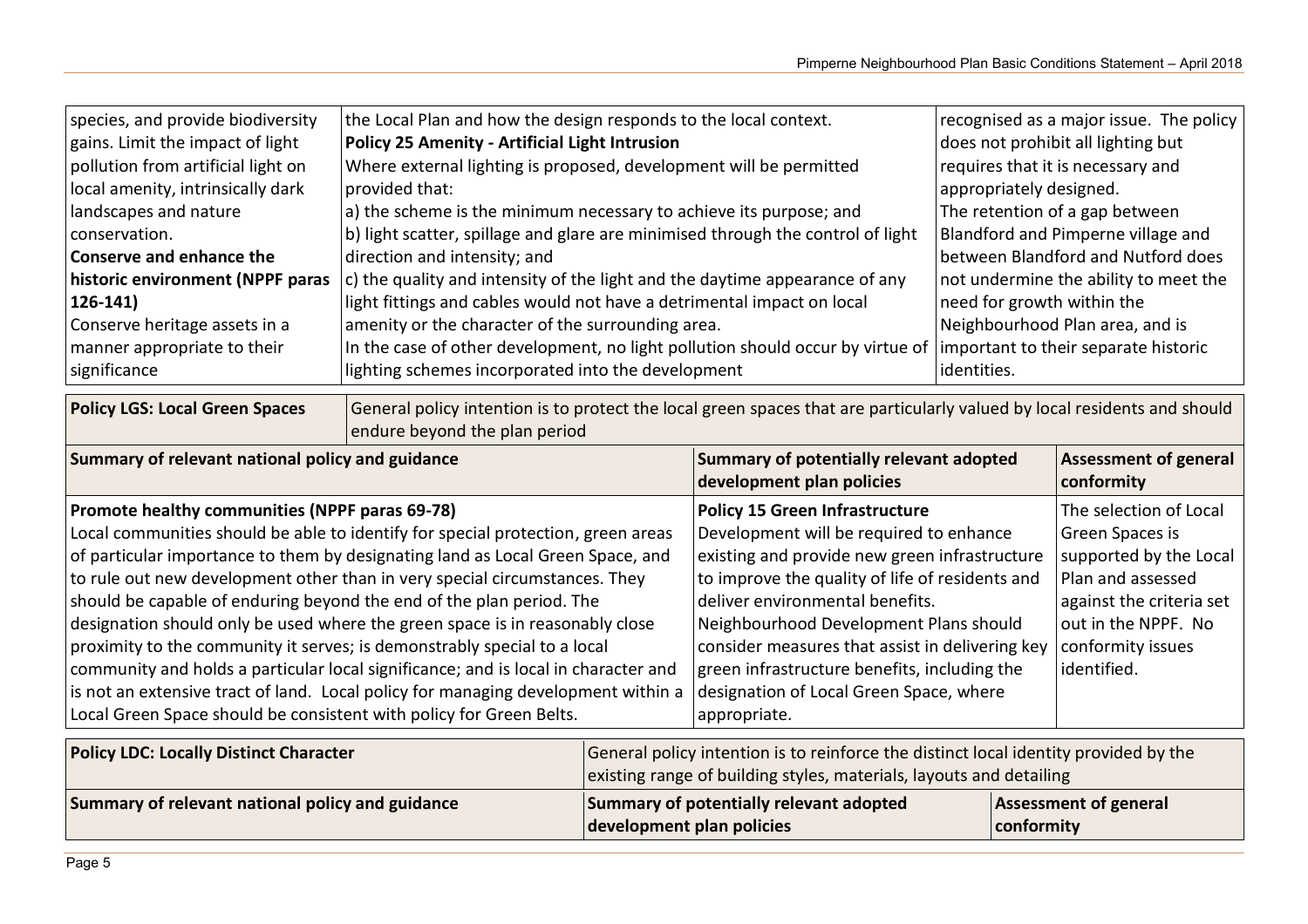| Require good design (paras 17, 56-66)<br>Always seek to secure high quality design and a good standard of<br>amenity for all existing and future occupants of land and buildings;<br>take account of the different roles and character of different areas<br>Develop robust and comprehensive policies that set out the<br>quality of development that will be expected for the area. Such<br>policies should be based on stated objectives for the future of the<br>area and an understanding and evaluation of its defining<br>characteristics. Policies should not stifle innovation, originality or<br>initiative, but it is proper to seek to promote or reinforce local<br>distinctiveness. Proposals that can demonstrate how the designs<br>have evolved to take account of the views of the community<br>should be looked on more favourably.<br>Create visually attractive places as a result of good architecture<br>and appropriate landscaping |                                                                                                                                                                                                                                             | <b>Policy 7 Delivering Homes</b><br>Design and layout of housing development should<br>be of a density that respects local character and<br>amenity. Infilling within settlement boundaries,<br>should respect the amenity of adjoining properties,<br>and local communities are encouraged to develop<br>more detailed policies relating to infilling through<br>Neighbourhood Plans.<br><b>Policy 24 Design</b><br>Development should be designed to improve the<br>character and quality of the area within which it is<br>located, and justify how the relevant aspects of<br>development form address the relevant design<br>principles and standards of the Local Plan and how<br>the design responds to the local context. |  | The policy is in line with the<br>general approach to set out the<br>quality of development that will<br>be expected based on an<br>understanding and evaluation<br>of the area's defining<br>characteristics.<br>There is flexibility in the policy<br>for different approaches to be<br>taken provided that they can be<br>justified as reinforcing the<br>distinctive character of the<br>area. |  |  |
|-------------------------------------------------------------------------------------------------------------------------------------------------------------------------------------------------------------------------------------------------------------------------------------------------------------------------------------------------------------------------------------------------------------------------------------------------------------------------------------------------------------------------------------------------------------------------------------------------------------------------------------------------------------------------------------------------------------------------------------------------------------------------------------------------------------------------------------------------------------------------------------------------------------------------------------------------------------|---------------------------------------------------------------------------------------------------------------------------------------------------------------------------------------------------------------------------------------------|-----------------------------------------------------------------------------------------------------------------------------------------------------------------------------------------------------------------------------------------------------------------------------------------------------------------------------------------------------------------------------------------------------------------------------------------------------------------------------------------------------------------------------------------------------------------------------------------------------------------------------------------------------------------------------------------------------------------------------------|--|----------------------------------------------------------------------------------------------------------------------------------------------------------------------------------------------------------------------------------------------------------------------------------------------------------------------------------------------------------------------------------------------------|--|--|
| <b>Policy MHN: Meeting Housing Needs</b>                                                                                                                                                                                                                                                                                                                                                                                                                                                                                                                                                                                                                                                                                                                                                                                                                                                                                                                    | General policy intention is to secure an appropriate level and mix of new housing to meet<br>projected local needs, taking into account that almost all of the area is within an AONB where<br>major development would normally be refused. |                                                                                                                                                                                                                                                                                                                                                                                                                                                                                                                                                                                                                                                                                                                                   |  |                                                                                                                                                                                                                                                                                                                                                                                                    |  |  |
| Summary of relevant national policy and guidance                                                                                                                                                                                                                                                                                                                                                                                                                                                                                                                                                                                                                                                                                                                                                                                                                                                                                                            |                                                                                                                                                                                                                                             | Summary of potentially relevant adopted development plan policies   Assessment of general                                                                                                                                                                                                                                                                                                                                                                                                                                                                                                                                                                                                                                         |  | conformity                                                                                                                                                                                                                                                                                                                                                                                         |  |  |
| Deliver a wide choice of high quality homes (NPPF<br>paras 15-17, 47-55)<br>Neighbourhood plans should include policies for<br>housing and should plan positively to support local<br>development.<br>Take account of the different roles and character of<br>different areas, recognising the intrinsic character<br>and beauty of the countryside and supporting<br>thriving rural communities within it. Encourage the<br>reuse/conversion of existing buildings<br>Deliver a wide choice of high quality homes, widen                                                                                                                                                                                                                                                                                                                                                                                                                                   | than strategic) needs.                                                                                                                                                                                                                      | <b>Policy 2 Core Spatial Strategy</b><br>States that all development proposals should be located in<br>accordance with the spatial strategy - which identifies Stalbridge and<br>eighteen larger villages (including Pimperne) as the focus for growth<br>to meet the local needs outside of the four main towns. At Stalbridge<br>and all the District's villages, the focus will be on meeting local (rather<br><b>Policy 6 Housing Distribution</b><br>In the countryside (including Stalbridge and the villages) the level of<br>housing and affordable housing provision will be the cumulative<br>number of new homes delivered to contribute towards meeting                                                               |  | The policy has taken into<br>account the latest available<br>information on local<br>housing need, as set out in<br>the housing needs<br>assessment. It seeks to<br>shape and direct<br>sustainable development in<br>the area.<br>The requirement for<br>affordable housing is in line                                                                                                            |  |  |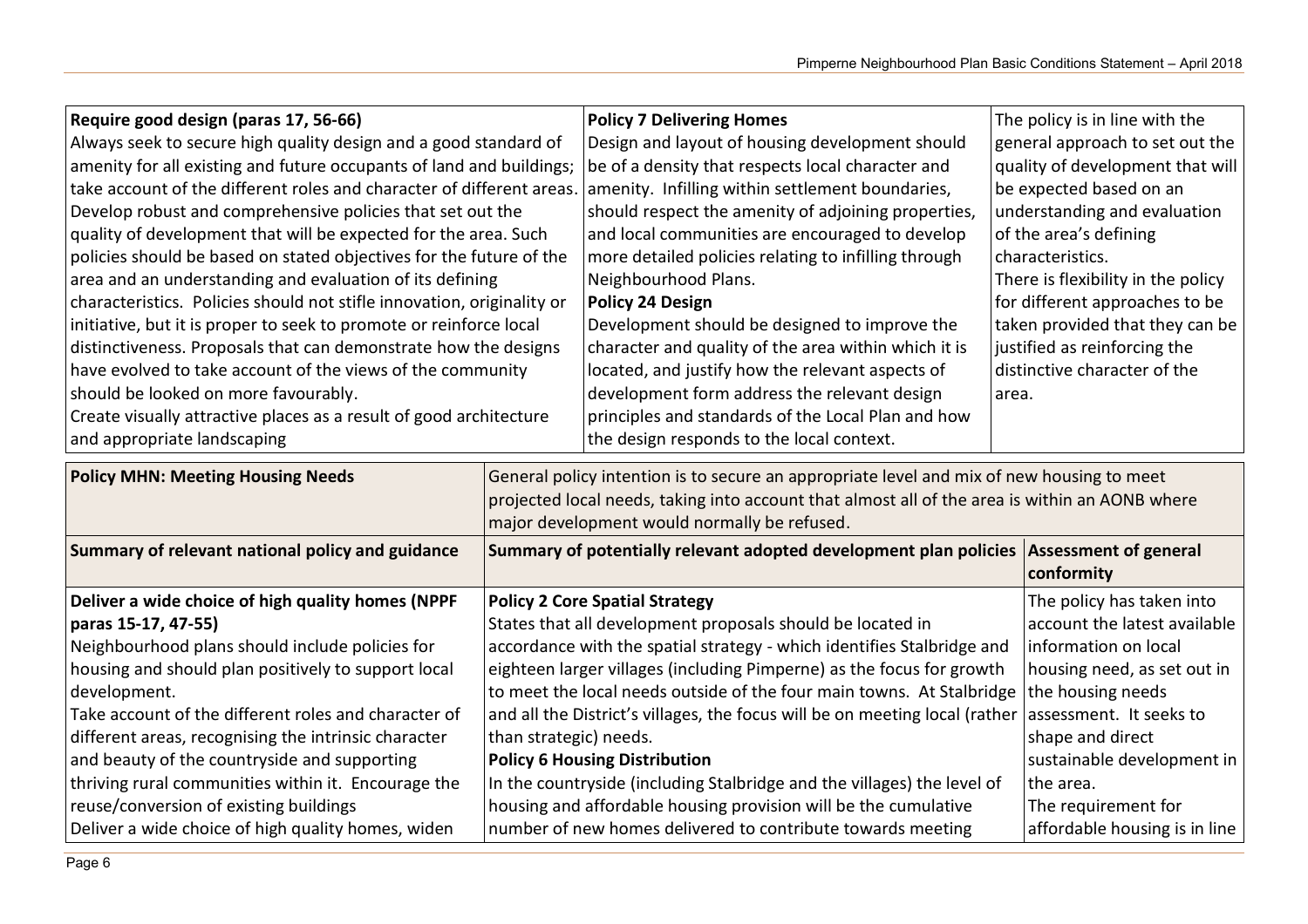|                                                      | opportunities for home ownership and create                                 | identified local and essential rural needs. At least 825 dwellings will                                     | with the Local Plan -        |
|------------------------------------------------------|-----------------------------------------------------------------------------|-------------------------------------------------------------------------------------------------------------|------------------------------|
|                                                      | sustainable, inclusive and mixed communities, by:                           | be provided in the countryside (including Stalbridge and the villages)                                      | reference is made to         |
|                                                      | planning for a mix of housing based on current                              | during the period $2011 - 2031$                                                                             | 'eligible market housing     |
|                                                      | and future demographic trends, market trends                                | <b>Policy 7 Delivering Homes</b>                                                                            | sites' to reflect potential  |
|                                                      | and the needs of different groups in the                                    | Says that all housing should contribute towards the creation of mixed                                       | changes in the national /    |
|                                                      | community (such as, but not limited to, families                            | and balanced communities. The Council will seek to support the                                              | local thresholds during the  |
|                                                      | with children, older people, people with                                    | delivery of about 40% of market housing as one or two bedroom                                               | lifetime of the plan. The    |
|                                                      | disabilities, service families and people wishing to                        | properties and about 60% as three or more bedroom properties, with                                          | inclusion of starter homes   |
|                                                      | build their own homes);                                                     | an emphasis on the provision of two and three bedroom properties.                                           | that meet the provisos of    |
|                                                      | identifying the size, type, tenure and range of<br>$\overline{\phantom{0}}$ | About 60% of affordable housing should be delivered as one or two                                           | remaining affordable to      |
|                                                      | housing that is required in particular locations,                           | bedroom properties and about 40% as three or more bedroom                                                   | local people (with a         |
|                                                      | reflecting local demand; and                                                | properties. These proportions will be the starting point for                                                | connection to the parish) in |
|                                                      | - setting policies to meet affordable housing need                          | negotiations on all sites with 10 or more dwellings. On sites of less                                       | perpetuity would be a form   |
|                                                      | Housing should be located where it will enhance or                          | than 10 dwellings, a mix of house sizes appropriate to each specific                                        | of intermediate affordable   |
|                                                      | maintain the vitality of rural communities. Avoid new                       | site will be sought.                                                                                        | housing. It is noted that an |
|                                                      | isolated homes in the countryside unless there are                          | <b>Policy 8 Affordable Housing</b>                                                                          | update to the NPPF is        |
| special circumstances, such as where the             |                                                                             | Requires that development that delivers eleven or more net                                                  | anticipated in early 2018    |
| development would re-use redundant or disused        |                                                                             | additional dwellings and which has a maximum combined gross                                                 | which will review the        |
| buildings and lead to an enhancement to the          |                                                                             | floorspace of more than 1,000 square metres, including housing on                                           | definition of affordable     |
| immediate setting.                                   |                                                                             | mixed-use sites, will contribute to the provision of affordable                                             | homes.                       |
|                                                      | Neighbourhood Plans (NPPF paras183-185)                                     | housing.                                                                                                    | The mix of house sizes is    |
|                                                      | Neighbourhood plans should not promote less                                 | <b>Policy 20 The Countryside</b>                                                                            | broadly in line with the     |
|                                                      | development than set out in the Local Plan or                               | Recognises Stalbridge and the eighteen larger villages as the focus for                                     | Local Plan policy, and       |
| undermine its strategic policies. Outside these      |                                                                             | growth outside of the four main towns. Development in the                                                   | justified on the basis of    |
| strategic elements, such plans will be able to shape |                                                                             | countryside outside the defined settlement boundaries is only                                               | more detailed appraisal of   |
| and direct sustainable development in their area.    |                                                                             | permitted if it can be demonstrated that there is an 'overriding need'                                      | local housing need.          |
|                                                      |                                                                             | for it to be located in the countryside.                                                                    |                              |
|                                                      | <b>Policy MEN: Meeting Employment Needs</b>                                 | General policy intention is to allow additional employment, taking into account the limited demand and that |                              |
|                                                      |                                                                             | almost all of the area is within an AONB where major development would normally be refused                  |                              |
|                                                      |                                                                             |                                                                                                             |                              |

| Summary of relevant national policy and guidance | Summary of potentially relevant adopted | Assessment of general |  |  |
|--------------------------------------------------|-----------------------------------------|-----------------------|--|--|
|                                                  | development plan policies               | conformity            |  |  |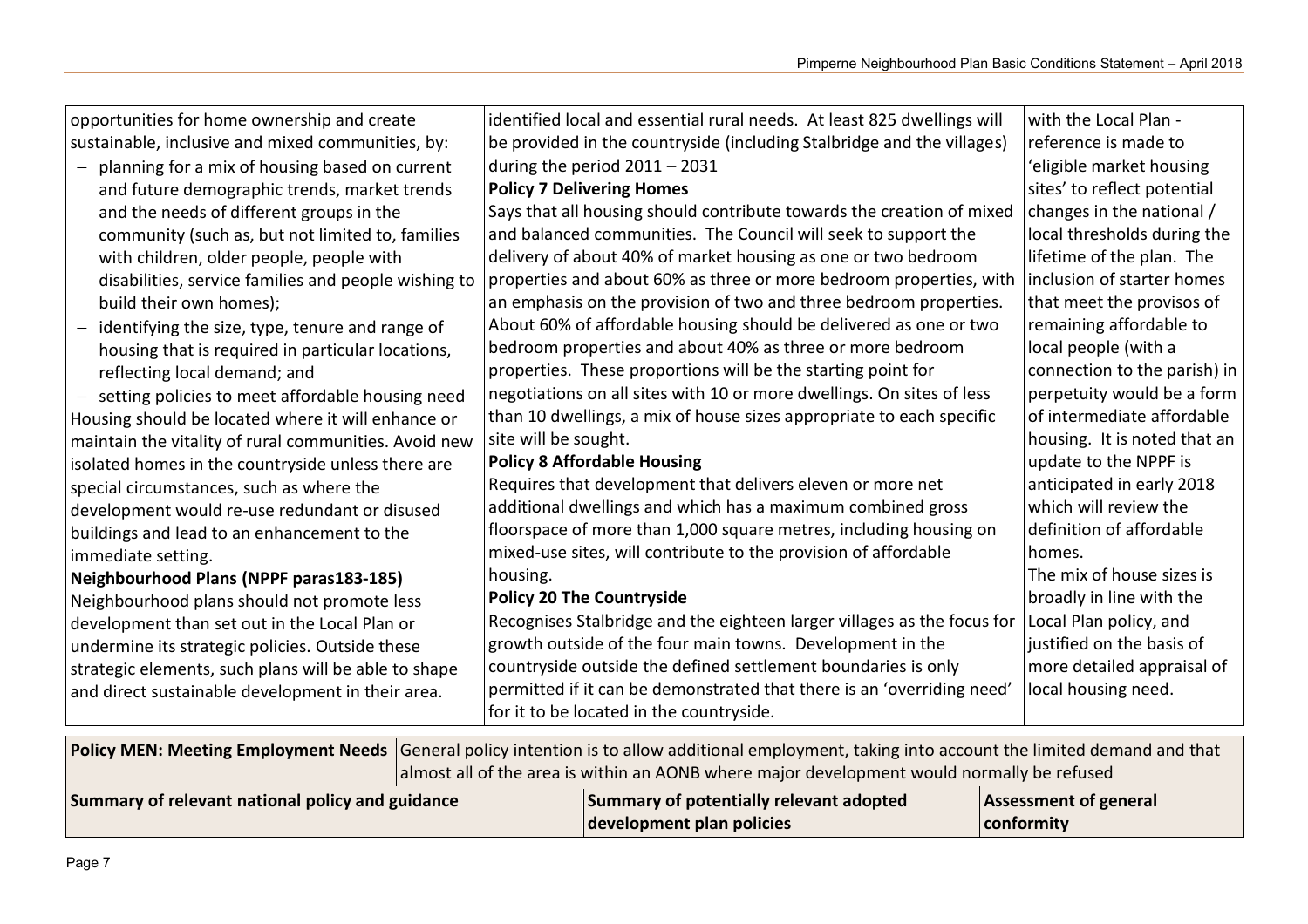| Build a strong, competitive economy and prosperous rural<br>economy (NPPF paras 18-22 and 28)<br>Support economic growth fit for the 21st century and proactively<br>meet business development needs. Support the sustainable<br>growth and expansion of all types of business in rural areas,<br>including rural tourism and leisure developments, land-based rural<br>businesses and local services and community facilities in villages,<br>both through conversion of existing buildings and well-designed<br>new buildings which respect the character of the countryside.<br>Policies should be flexible enough to accommodate needs not<br>anticipated in the plan and to allow a rapid response to changes in<br>economic circumstances.<br><b>Neighbourhood Plans (NPPF paras183-185)</b><br>Neighbourhood plans should not promote less development than<br>set out in the Local Plan or undermine its strategic policies.<br>Outside these strategic elements, neighbourhood plans will be |                                                                                                                                                                                                                                                                                                                                                                                                                                                                                                                                                                                                                                                                                                                             | <b>Policy 11: The Economy</b><br>Existing employment sites and sites identified for<br>future employment uses will be protected from<br>other forms of development, but permission may<br>be given for community uses, such as community<br>halls; healthcare facilities, such as doctors' and<br>vets' surgeries; education and training facilities;<br>and small-scale retail, which is ancillary to a B Class<br>use.<br>Economic development in the countryside will be<br>supported by enabling rural communities to plan<br>to meet their own local needs, particularly through<br>neighbourhood planning and the re-use of existing<br>buildings, the retention and small-scale expansion<br>of existing employment sites; the provision of<br>certain forms of tourist accommodation, and |           | The policy broadly reflects the<br>approach taken in the Local Plan,<br>highlighting issues relevant to the<br>area that impact on the AONB<br>and amenity of local residents.<br>The area has a comparatively<br>good level of existing provision<br>(the main existing employment<br>sites are shown). The are no<br>specific employment targets, and<br>the latest available evidence<br>(Bournemouth, Dorset and Poole<br>Workspace Strategy Oct 2016)<br>indicates that there is no<br>requirement to allocate<br>additional employment land in |  |
|-------------------------------------------------------------------------------------------------------------------------------------------------------------------------------------------------------------------------------------------------------------------------------------------------------------------------------------------------------------------------------------------------------------------------------------------------------------------------------------------------------------------------------------------------------------------------------------------------------------------------------------------------------------------------------------------------------------------------------------------------------------------------------------------------------------------------------------------------------------------------------------------------------------------------------------------------------------------------------------------------------|-----------------------------------------------------------------------------------------------------------------------------------------------------------------------------------------------------------------------------------------------------------------------------------------------------------------------------------------------------------------------------------------------------------------------------------------------------------------------------------------------------------------------------------------------------------------------------------------------------------------------------------------------------------------------------------------------------------------------------|---------------------------------------------------------------------------------------------------------------------------------------------------------------------------------------------------------------------------------------------------------------------------------------------------------------------------------------------------------------------------------------------------------------------------------------------------------------------------------------------------------------------------------------------------------------------------------------------------------------------------------------------------------------------------------------------------------------------------------------------------------------------------------------------------|-----------|------------------------------------------------------------------------------------------------------------------------------------------------------------------------------------------------------------------------------------------------------------------------------------------------------------------------------------------------------------------------------------------------------------------------------------------------------------------------------------------------------------------------------------------------------|--|
| able to shape and direct sustainable development in their area.                                                                                                                                                                                                                                                                                                                                                                                                                                                                                                                                                                                                                                                                                                                                                                                                                                                                                                                                       |                                                                                                                                                                                                                                                                                                                                                                                                                                                                                                                                                                                                                                                                                                                             | equine-related developments.                                                                                                                                                                                                                                                                                                                                                                                                                                                                                                                                                                                                                                                                                                                                                                      | the area. |                                                                                                                                                                                                                                                                                                                                                                                                                                                                                                                                                      |  |
| <b>Policy CF: Community Facilities and Policy DC:</b><br><b>Developer Contributions for Social Infrastructure</b><br>infrastructure                                                                                                                                                                                                                                                                                                                                                                                                                                                                                                                                                                                                                                                                                                                                                                                                                                                                   |                                                                                                                                                                                                                                                                                                                                                                                                                                                                                                                                                                                                                                                                                                                             | General policy intention is to support and allow for the improvement of important community                                                                                                                                                                                                                                                                                                                                                                                                                                                                                                                                                                                                                                                                                                       |           |                                                                                                                                                                                                                                                                                                                                                                                                                                                                                                                                                      |  |
| Summary of relevant national policy and guidance                                                                                                                                                                                                                                                                                                                                                                                                                                                                                                                                                                                                                                                                                                                                                                                                                                                                                                                                                      |                                                                                                                                                                                                                                                                                                                                                                                                                                                                                                                                                                                                                                                                                                                             | Summary of potentially relevant adopted development plan policies                                                                                                                                                                                                                                                                                                                                                                                                                                                                                                                                                                                                                                                                                                                                 |           | <b>Assessment of general</b><br>conformity                                                                                                                                                                                                                                                                                                                                                                                                                                                                                                           |  |
| Promote healthy communities (NPPF paras 28, 69-78)<br>Promote the retention and development of local<br>services and community facilities in villages.<br>Promote opportunities for social interaction through<br>safe and accessible environments, deliver sufficient<br>community and cultural facilities and services to meet<br>local needs and guard against the unnecessary loss of<br>valued facilities and services. Determine what open<br>space, sports and recreational provision is required and                                                                                                                                                                                                                                                                                                                                                                                                                                                                                          | <b>Policy 14: Social Infrastructure</b><br>Existing community halls, places of worship and other non-<br>commercial community facilities are protected and new facilities<br>provided where there is an identified need. In the countryside, such<br>facilities may be permitted on the edge of the built-up area of<br>Stalbridge or the District's villages to support a rural community,<br>where no suitable sites exist within the relevant settlement.<br><b>Policy 15: Green Infrastructure</b><br>The Council will seek to enhance the provision of green infrastructure<br>safeguard existing facilities unless there is a surplus or<br>in the countryside (including at Stalbridge and the District's villages), |                                                                                                                                                                                                                                                                                                                                                                                                                                                                                                                                                                                                                                                                                                                                                                                                   |           | The policy is broadly in<br>line with the Local Plan<br>policy and approach and<br>makes clear those<br>facilities that the<br>community consider<br>should be safeguarded,<br>and the likely<br>requirements in terms of<br>new / expanded facilities.                                                                                                                                                                                                                                                                                              |  |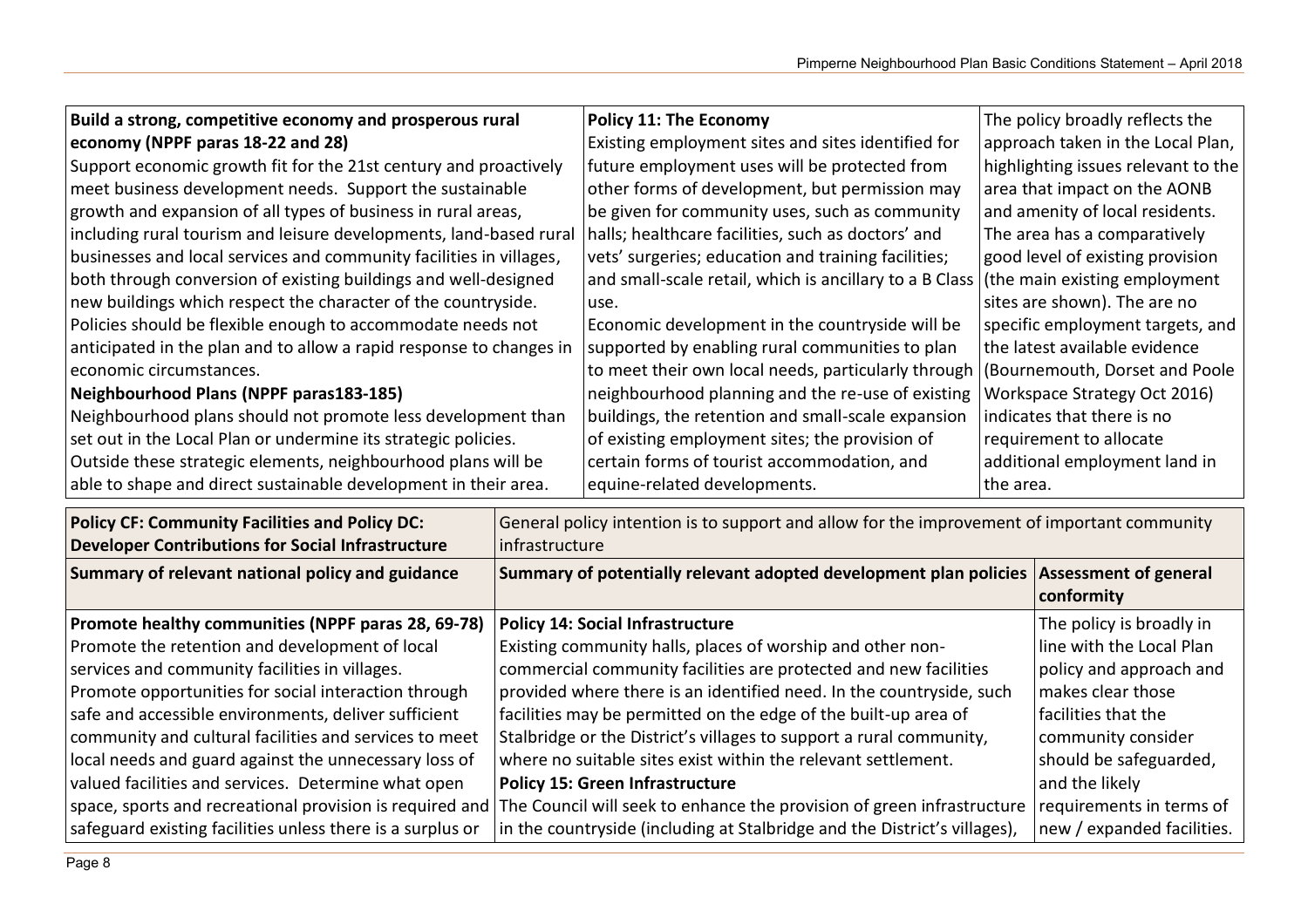| equivalent or better provision made.                                                    | especially where it helps to improve recreational opportunities                                                                                                   |                                         |                                           |  |  |
|-----------------------------------------------------------------------------------------|-------------------------------------------------------------------------------------------------------------------------------------------------------------------|-----------------------------------------|-------------------------------------------|--|--|
| <b>Policy HSA1-3: Housing Site Allocations</b><br><b>Policy SB: Settlement Boundary</b> | General policy intention is to identify those areas allocated for new development through site<br>specific allocations and adjustments to the settlement boundary |                                         |                                           |  |  |
| Summary of relevant national policy and guidance                                        | Summary of potentially relevant adopted development<br>plan policies                                                                                              | <b>Assessment of general conformity</b> |                                           |  |  |
| Deliver a wide choice of high quality homes (NPPF                                       | <b>Policy 2 Core Spatial Strategy</b>                                                                                                                             |                                         | The site allocations more than cater      |  |  |
| paras 15-17, 47-55)                                                                     | States that all development proposals should be located in                                                                                                        |                                         | for the estimated housing need within     |  |  |
| Neighbourhood plans should plan positively to                                           | accordance with the spatial strategy - which identifies                                                                                                           |                                         | the plan period - providing a degree of   |  |  |
| support local development, taking account of the                                        | Stalbridge and eighteen larger villages (including                                                                                                                |                                         | flexibility and allowance for any uplift  |  |  |
| different roles and character of different areas,                                       | Pimperne) as the focus for growth to meet the local needs                                                                                                         |                                         | in projected housing need. They have      |  |  |
| recognising the intrinsic character and beauty of the                                   | outside of the four main towns. At Stalbridge and all the                                                                                                         |                                         | been subject to sustainability testing    |  |  |
| countryside and supporting thriving rural                                               | District's villages, the focus will be on meeting local (rather                                                                                                   |                                         | through the SEA process, which            |  |  |
| communities within it.                                                                  | than strategic) needs.                                                                                                                                            |                                         | concluded that none of the policies       |  |  |
| Housing should be located where it will enhance or                                      | <b>Policy 6 Housing Distribution</b>                                                                                                                              |                                         | should result in an adverse impact        |  |  |
| maintain the vitality of rural communities. Avoid new                                   | In the countryside (including Stalbridge and the villages)                                                                                                        |                                         | (subject to the mitigation measures       |  |  |
| isolated homes in the countryside unless there are                                      | the level of housing and affordable housing provision will                                                                                                        |                                         | proposed and incorporated into the        |  |  |
| special circumstances, such as where the                                                | be the cumulative number of new homes delivered to                                                                                                                |                                         | policies). The Local Plan makes clear     |  |  |
| development would re-use redundant or disused                                           | contribute towards meeting identified local and essential                                                                                                         |                                         | that site allocations and amendments      |  |  |
| buildings and lead to an enhancement to the                                             | rural needs. At least 825 dwellings will be provided in the                                                                                                       |                                         | to the settlement boundaries can be       |  |  |
| immediate setting.                                                                      | countryside (including Stalbridge and the villages) during                                                                                                        |                                         | made through Neighbourhood Plans          |  |  |
| <b>Neighbourhood Plans (NPPF paras183-185)</b>                                          | the period $2011 - 2031$                                                                                                                                          |                                         | ahead of the intended site allocations    |  |  |
| Neighbourhood plans should not promote less                                             | <b>Policy 20 The Countryside</b>                                                                                                                                  |                                         | that form part of the Local Plan review   |  |  |
| development than set out in the Local Plan or                                           | Recognises Stalbridge and the eighteen larger villages as                                                                                                         |                                         | - therefore there is no perceived         |  |  |
| undermine its strategic policies. Outside these                                         | the focus for growth outside of the four main towns.                                                                                                              |                                         | conflict with Policy 20. The              |  |  |
| strategic elements, neighbourhood plans will be able                                    | Development in the countryside outside the defined                                                                                                                |                                         | amendments to the settlement              |  |  |
| to shape and direct sustainable development in their                                    | settlement boundaries is only permitted if it can be                                                                                                              |                                         | boundary do not remove any land that      |  |  |
| area.                                                                                   | demonstrated that there is an 'overriding need' for it to be                                                                                                      |                                         | is critical to the potential housing land |  |  |
|                                                                                         | located in the countryside.                                                                                                                                       | supply                                  |                                           |  |  |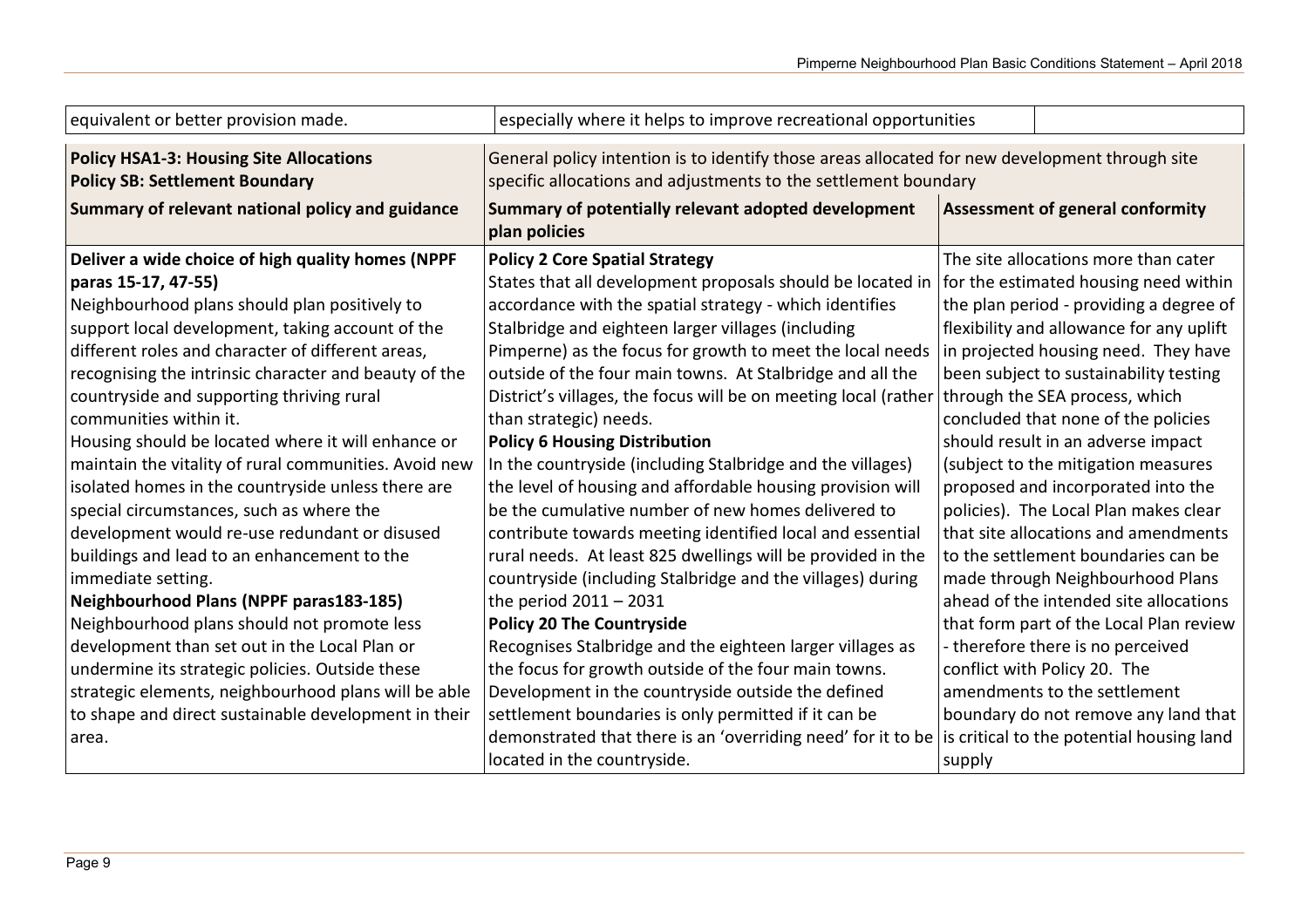#### <span id="page-11-0"></span>**Conformity conclusions**

The Neighbourhood Plan includes a positive vision for the future of the area and explains how this translated into objectives and in turn relate to the relevant policies.

The analysis of the plan in relation to national planning policy and guidance and the strategic policies of the local plan, as shown in the preceding tables, does not highlight any fundamental conformity issues.

The conformity assessment was made available as part of the supporting evidence for the presubmission consultation. No comments relating to its specific conclusions were raised.

North Dorset District Council suggested in their pre-submission response that a number of elements also serve to repeat local or national policies, and minor changes have been made as a result. The District Council as the Local Planning Authority have not raised any other concerns regarding conformity. It is not considered that there were any substantive conformity issues raised by other parties as part of the pre-submission consultation (all of the main issue are recorded and considered in the Consultation Statement)

On this basis, there are no apparent reasons to conclude other than the Neighbourhood Plan meets the basic condition of having regard to national policy and guidance from the Secretary of State and being in general conformity with the strategic policies of the development plan for the area.

# <span id="page-11-1"></span>**4. EU and sustainability obligations**

The 'making' of the Neighbourhood Plan must not breach or conflict, and must be compatible, with EU obligations, must not have a significant effect on a European site, and must contribute to the achievement of sustainable development. It must not breach human rights, within the meaning of the Human Rights Act 1998.

A screening assessment in relation to potential requirements for a Strategic Environmental Assessment (SEA) under the European Directive 2001/42/EC and for a Habitats Regulation Assessment (HRA) under Article 6(3) of the EU Habitats Directive and with Regulation 61 of the Conservation of Habitats and Species Regulations 2010 (as amended), was undertaken by North Dorset District Council and a report produced in June 2017.

This report concluded that an SEA of the Pimperne Neighbourhood Plan would be required, but that there was no requirement for a Habitats Regulations Assessment.

The plan has been subject to a full Strategic Environmental Assessment, including the relevant scoping stage, assessment of options, and assessment of the pre-submission draft plan. The reports were sent to the statutory consultees (the Environment Agency, Natural England and Historic England) and made publically available at the relevant times.

No issues have been raised in relation to the possible contravention of Human Rights in the preceding consultations, and given the conclusions on the plan's general conformity with the strategic policies of the Local Plan and regard to National Planning Policy, it is reasonable to conclude that the making of the plan should not breach human rights.

The neighbourhood plan's objectives have been assessed against the sustainability objectives identified through the Strategic Environmental Assessment process. This did not identify any initial adverse impacts, but highlighted that specific sites chosen could adversely affect a range of factors.

The cumulative impact of the plan's policies are shown in the following table. This shows how the policies could impact on the environmental, social and economic characteristics of the parish, and allows an overview of the combined impacts of the plan's policies.